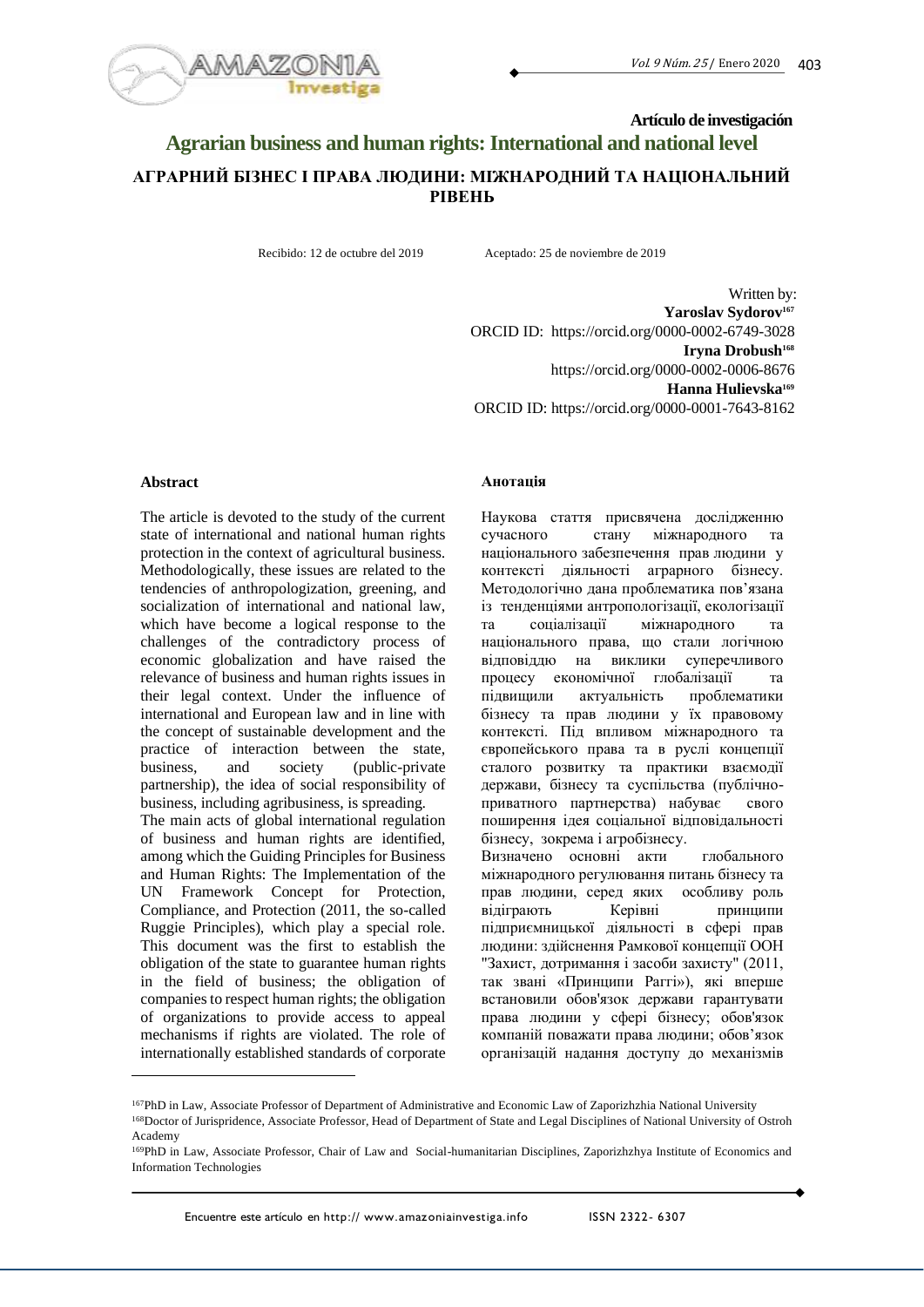social responsibility is emphasized. The European experience of implementation of international human rights standards in the field of business is considered and the European Union plays an active role in the implementation of these Guiding Principles in the national legislation of both EU Member States and Partner Countries. The state of national legislation in the field of agribusiness and human rights is analyzed, the practice of its application is investigated and the features of social responsibility of agribusiness at the present stage are determined.

It is emphasized that the most effective implementation of the proclaimed international human rights standards requires greater cooperation between the state, business, and civil society. It is concluded that by their legal nature the overwhelming majority of agribusiness and human rights instruments are soft law acts since one of the trends in the development of international regulation of business responsibility in the field of human rights is the request (especially by civil society concerned with this issue) for tougher legal regulation. The basic directions of improvement of the legislative basis of public-private partnership in the sphere of realization of the concept of social responsibility of agrarian business and increase of activity of the state in introduction and development of the latter are offered.

**Keywords:** Human rights, agrarian business, international law, national law, economic globalization, business activity, social responsibility of business.

оскарження, якщо права порушені. Підкреслено роль встановлених на міжнародному рівні стандартів соціальної відповідальності бізнесу. Розглянуто європейський досвід впровадження міжнародних стандартів прав людини у сфері бізнесу та визначено, що Європейський Союз відіграє активну роль у імплементації зазначених Керівних Принципів у національне законодавство як країн-членів ЄС, так і країн-партнерів. Проаналізовано стан національного законодавства в сфері агробізнесу та прав людини, досліджено практику його застосування та визначено особливості соціальної відповідальності агробізнесу на сучасному етапі. Підкреслено, що для найбільш ефективної реалізації проголошених міжнародних стандартів у сфері прав людини необхідним є посилення співпраці між державою, бізнесом та громадянським суспільством. Зроблено висновок, що за своєю правової природою переважна більшість актів у сфері агробізнесу та прав людини є актами soft law, позаяк однією із тенденцій розвитку міжнародного регулювання відповідальності бізнесу в сфері прав людини є запит (особливо з боку громадянського суспільства, яке опікується даним питанням) на більш «жорстке» правове регулювання. Запропоновано основні напрями вдосконалення законодавчого підґрунтя публічно-приватного партнерства в сфері реалізації концепції соціальної відповідальності аграрного бізнесу та підвищення активності держави у запровадженні та розвитку останньої.

**Ключові слова:** права людини, аграрний бізнес, міжнародне право, національне право, економічна глобалізація, підпиємницька діяльність, соціальна відповідальність бізесу.

#### **Introduction**

In the last few decades, the development of the economy and law has been under the influence of globalization, one of the consequences of which was the increasing relevance of human rights issues. It should be noted that "international bodies that monitor the implementation of basic human rights treaties have collected overwhelming evidence that peasants' rights around the world are being violated more than other groups of people. This applies above all to the defining rights of peasants, such as land rights, labor and social protection, decent income, food sovereignty,

and collective rights of rural communities" (Borodina, Prokopa, & Strizhak, 2018).

The number of cases involving human rights abuses by businesses in international and national courts is increasing. Over the past five years, there has been a growing understanding of the indissoluble link between human rights and business, Justin Nolan concludes. The Economist survey of 853 senior corporate executives in 2014 found that 83% of respondents agreed that human rights were a matter for both business and government. So for some companies, the formulation of the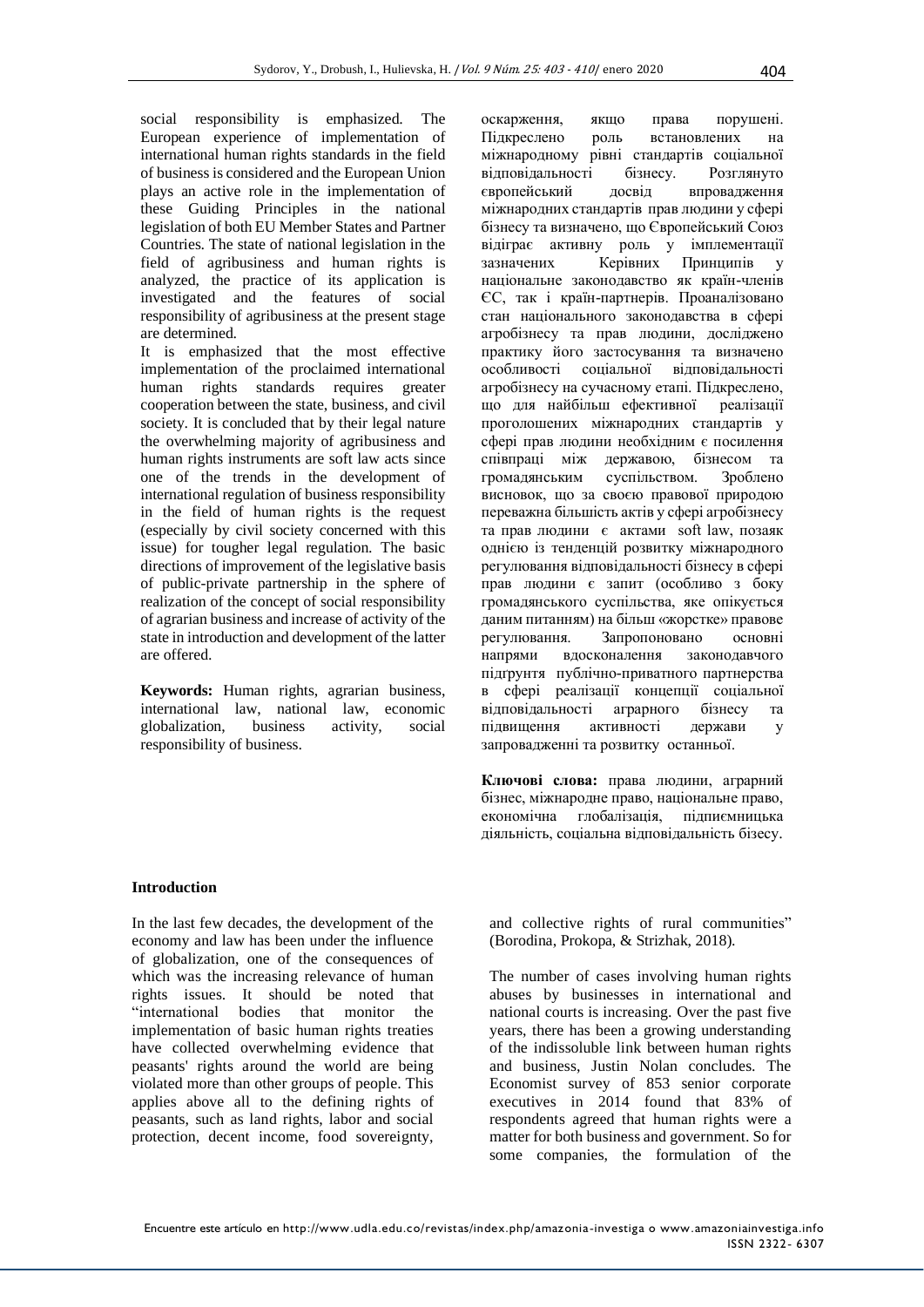



question has changed from "Are we responsible for solving human rights issues?" to "How do we do it, at what cost, and with whom do we work together to solve existing problems?" (Nolan, 2017).

Thus, the problems of agribusiness and human rights are methodologically linked to the trends of anthropologization, greening and socialization of international and national law, which have become a logical answer to the challenges of the contradictory process of economic globalization and actualized the problems of business and human rights in their legal context. In this context, under the influence of international and European law and in line with the concept of sustainable development and increasing relevance of the practice of interaction between the state, business and society. The «father» of this idea of social responsibility of business are Howard R. Bowen (USA) with his work «Social Responsibility of the businessman» (2013). The impact of globalization and integration processes on the agrarian business leads to a more active movement of foreign capital, on the one hand, and the entry of Ukrainian producers into foreign markets, on the other.

As defined by the international organizations Schwab Foundation for Social Entrepreneurship (Switzerland), Skoll Foundation (USA) and Ashoka Foundation (India), social entrepreneurship is an innovative entrepreneurial activity for social transformation in society and communities (Mazurok, 2015).

Moreover, the Confederation of Employers of Ukraine defines corporate social responsibility as a voluntary initiative of the owners of the company or the founders of the organization to develop and implement certain sociallyoriented, non-profitable activities aimed at improving the external environment of the company or organization as a moral and ethical responsibility of business for the the level of service provision, the level of quality of products produced; creating a harmonious environment of relations between employees, partners, consumers and society in general in solving social problems (Gogula, & Kudinova, 2013).

Therefore, the concept of agribusiness social responsibility is based on categories of public interest (even when it conflicts with the private interests of business), which is understood and taken into account by voluntary taking and

implementation of relevant commitments in the production, economic, social and environmental nature of agribusiness entities.

## **Methodology and analysis of recent research**

The authors used different research methods to write this article. To begin with, we should mention the main method of scientific research – the dialectical method. The dialectical method was used to draw conclusions from this scientific study. The analysis method made it possible to study in detail international standards and rules in the field of social responsibility of business. The synthesis method allowed us to determine the impact of international legal acts that regulate human rights in the sphere of social responsibility of business.

Based on the methodology of the study, publications on the general provisions of international legal and national legal support of human rights in the field of business Nolan, J. (2017); Weilert, K. (2009); Petersmann, E.-U. (2014); Robertson, D. (2015); McCorquodale, R. (2015); Vlasyuk, V. (2018); Saprykina, M. (2019), features of social (corporate) responsibility of agricultural enterprises Mazurok, P.S. (2015); Gogula, O.P., & Kudinova, I.P. (2013); Saprykina, M. (2019); Makarenko, P.M. (2015); Zagurskyi, O.M. (2015); Yarova, V.V. (2013); Gagalyuk, T., & Shaft, F. (2016) were analyzed. The importance of research on the results of scientific and practical events on this topic should be emphasized Uvarova, O.O. (2019).

Noting the high level of publications in which the issues of international legal and national regulation of human rights in the field of agrarian business were a part of a more general topic, we should emphasize a small amount of research that would directly address these issues, especially in the field of Ukrainian science (from recent publications, we may distinguish the article of I. Kulchiy (2019)).

# **Presentation of key research findings**

The experience of universal international regulation of big business in the aspect of human rights dates back to the first attempts in the 1970s and 1980s, in particular, to develop a Draft United Nations Code of Conduct on Transnational Corporations, 1983. Further on the following documents were adopted: ILO (International Labour Organization) Declaration on Fundamental Principles and Rights at Work (1998), Tripartite Declaration of Principles on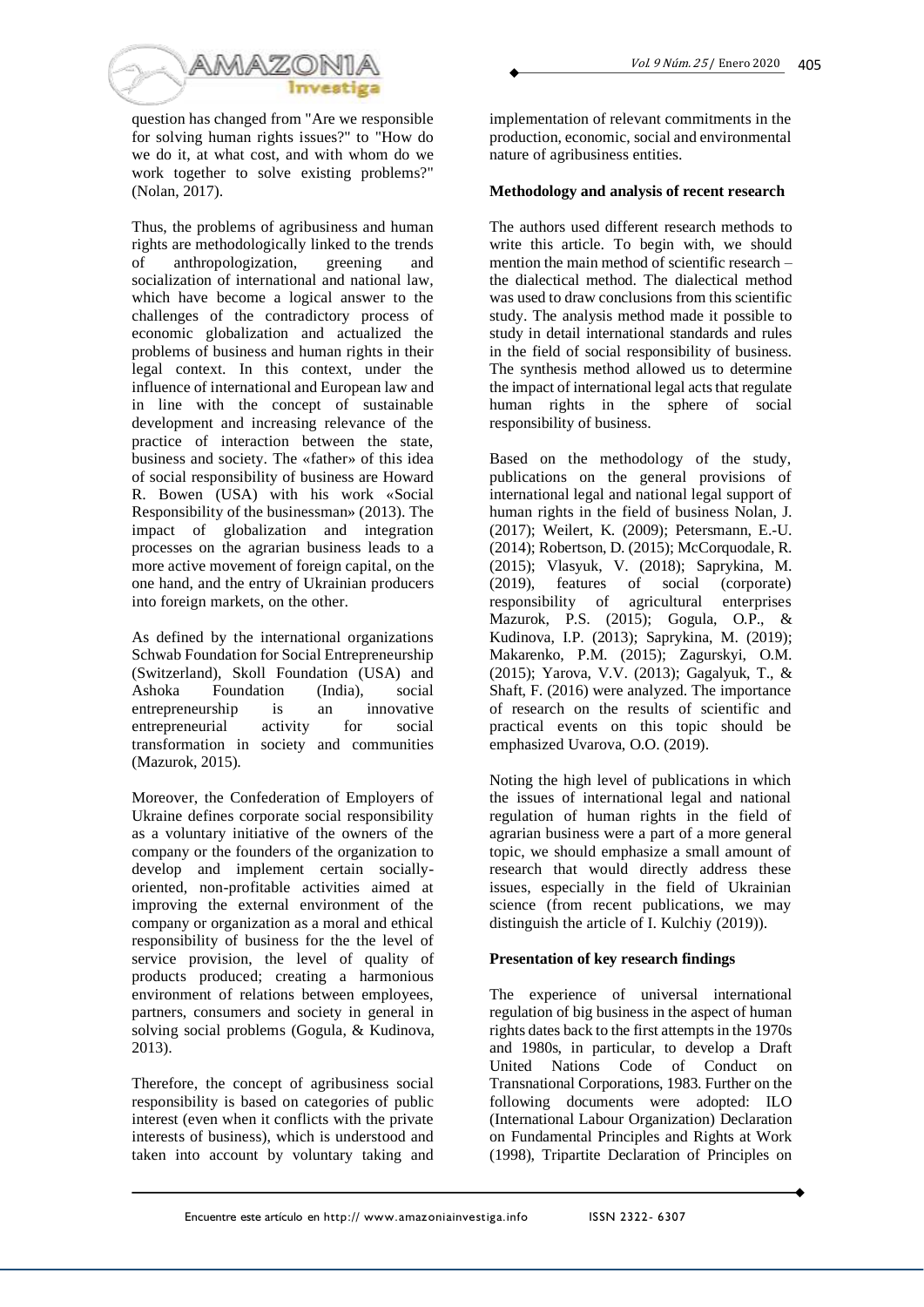Multinational Corporations and Social Policy (2017) (1977, amended in 2000; 2006 and 2017), The Organisation for Economic Co-operation and Development (OECD) Guidelines for Multinational Enterprises (2011).

The major role in the formation and development of "spiritual and cultural" justice belongs to the principles and axioms that express the most important foundations and properties of this type of legal consciousness, which seeks to meet the requirements of spirituality, to create in this direction the legal culture of the person (personality) in general, the legal life of society (Kharytonov, Kharytonova, O., Kharytonova, T., Kolodin, & Tolmachevska, 2019). The importance of internationally developed standards of corporate social responsibility should also be noted. For example, standards, adopted by the International Organization for Standardization (ISO) in 1987 (ISO 8402; ISO 9000; ISO 9001; ISO 9002; ISO 9003; ISO 9004) (2019) which are aimed at protecting the needs of consumers of products and setting requirements for quality management of organizations. Also the ISO 22000: 2005 HACCP standard (International Organization for Standardization, 2019), which increases responsibility for the impact of products on human health and life, ISO 14001: 2004, which mandates the mandatory publicity of an enterprise's environmental policy, SA 8000: 2001 Social Accountability for Employee Compliance work, including labor protection. Finally, International Standard – ISO SR 26000: 2011 "Social Responsibility for Organizations. Requirements" (International Organization for Standardization, 2019), which is complex in nature and relates to environmental protection, economical use of resources and other requirements for the activities of organizations in the main areas of corporate social responsibility. International non-financial reporting standards (for example, ISO 14000, Social Accountability 8000 (SA 8000), Accountability 1000 (AA 1000) and Global Reporting Initiative (GRI)) (International Organization for Standardization, 2019) are of particular importance.

Our country's European integration course necessitates recourse to European legal experience in implementing international human rights standards in the field of business. For example, the Agreement on a Free Trade Area between Ukraine and the European Union (2017) contains a separate section on sustainable development, corporate social responsibility, and trade. According to Article 293 of this Agreement (Trade in favor of sustainable development), in order to facilitate the trade in goods, the parties must make every effort to comply with the principles of corporate social responsibility. Note that both the European Convention on Human Rights (1950) and the Charter of the European Union on Fundamental Rights from 2004 regulate human rights and business. At the same time, a decisive step in the international legal regulation of social (corporate) responsibility for business in the field of human rights should be considered the approval of the UNHRC Resolution 17/4 of 16 June 2011 on Guiding Principles for Human Rights in Entrepreneurship: Implementation The UN Framework Program on Protection, Compliance and Remedies, also known as the UN Guidelines on Business and Human Rights, or as the Raggie Principles (in honor of the author of the concept), mentioned earlier in the article. The European Union plays an active role in the implementation of these Guidelines in the national legislation of both EU Member States and Partner countries.

The Directive of the European Parliament and of the Council on the disclosure of non-financial and diversified information by certain large enterprises and groups (2014/95 / EU) (2014), which EU Member States have to adapt to national law and which imposes certain requirements on company accountability, disclosure, in particular, respect for and respect for human rights by businesses, environmental, social and labor aspects of companies. It should also be noted the General Data Protection Regulation (EU) 2016/679 (2016), which imposes strict business requirements on the handling of any data used by businesses in their activities, as well as on compliance and protection individual fundamental rights. Finally, Human Rights and business – Recommendation CM/Rec(2016)3 of the Committee of Ministers to the Member States (2016) and its Explanatory Memorandum (2016) play an important role in the implementation of corporate responsibility in the field of human rights. The relevant documents provide guidance to assist the Member States in preventing and remedying human rights abuses, emphasize the need for measures to encourage businesses to respect human rights standards, provide information on access to judicial remedies based on the experience and legal framework of the Council of Europe. It is envisaged that by 2021, states will be collected and proposed to disseminate best practices in business and human rights. In addition, member states of the Council of Europe should develop, adopt and disseminate National Action Plans on Human Rights and Business (NAPs) (2018) based on the UN Guidelines on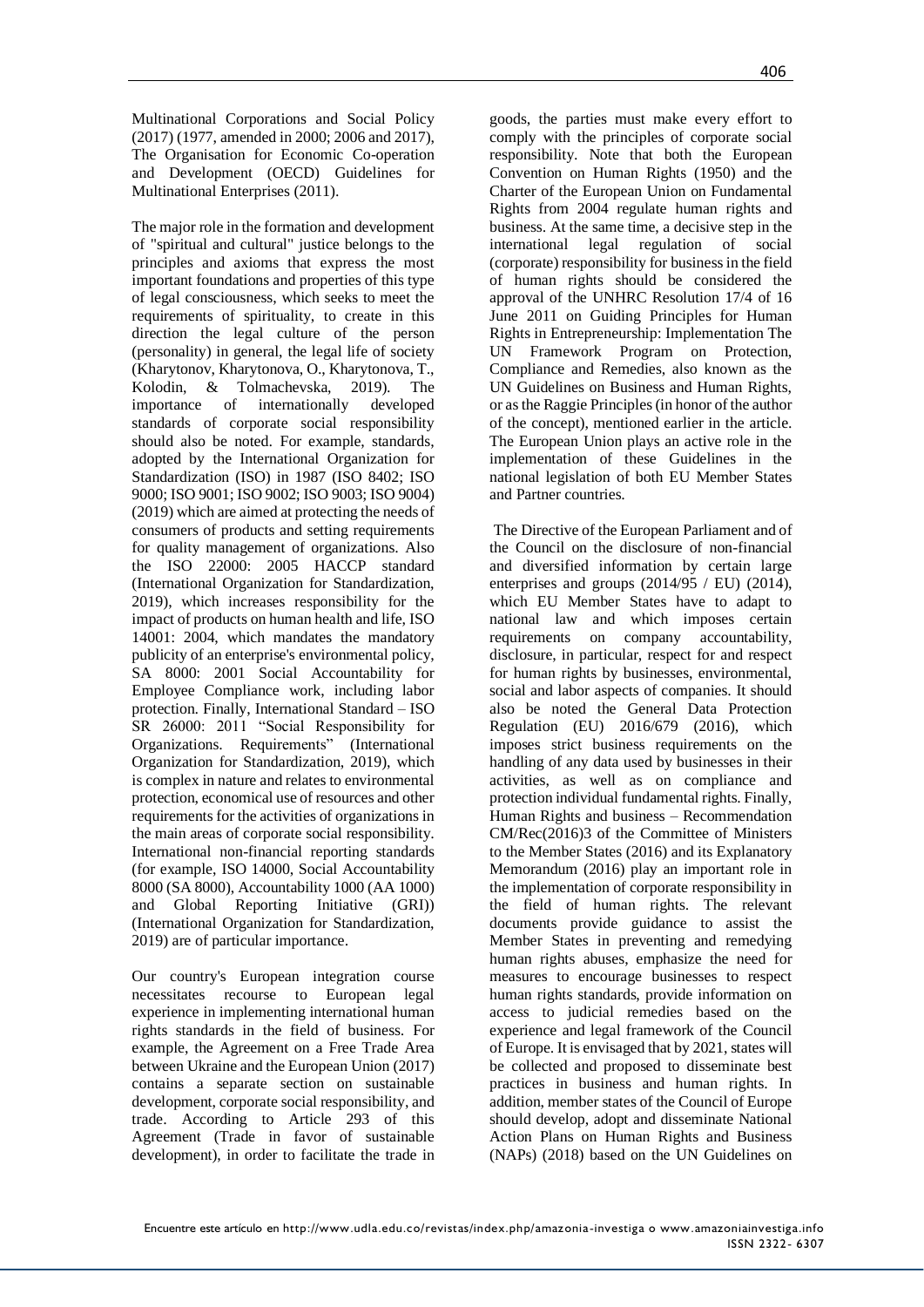

Business and Human Rights (2011). To date, more than twenty states have adopted the NAPs, and quite a few countries are either developing appropriate documents or have committed to do so.

According to experts, in Ukraine, social responsibility of business has different manifestations: depending on the position of the company in the market, the level of competition, the nature of relations with state and local authorities, the presence of election campaigns, etc.

The first form is of a classical nature, which is related to the enterprise policy of implementing a full-fledged social partnership.

The second form of corporate social responsibility may be related to obtaining certain privileges from the state, the possibility of developing and extracting minerals, granting a favorable government contract.

The third form is more coercive when social responsibility is a manifestation of obligatory charity. As a rule, the organization is forced by local authorities to take responsibility for their activities and presence in the locality.

The fourth form of social responsibility is found in town-forming enterprises. Town-forming enterprises are forced to be socially responsible for the smooth operation of enterprises, solving economic problems of the city, mainly due to the self-elimination of the state from solving these problems. Moreover, cooperation with local authorities and civil society is ultimately much more successful (Pahucha, 2016).

Social responsibility of agricultural enterprises, as a rule, develops in two main forms, which have characteristic manifestations. These are internal (carried out directly at the enterprise) and external forms (aimed at the development of the external environment). Internal direction includes the implementation of social projects for workers (social insurance, provision of health and medical treatment), labor security, wage stability, training, and skills development programs (contributing to the reduction of staff turnover and attracting the best specialists), direct provision of services to employees, staff internships and more. The external direction includes charity and sponsorship (grants), environmental protection, the responsibility to consumers of goods and services, interaction with local authorities (partnership projects), participation in crisis management, volunteer activities and more. Social responsibility in the enterprise management system allows to effectively coordinate the interests of the parties through the use of social investment programs, institutions of public-private partnership and social dialogue, tools of non-financial reporting (Makarenko, 2015).

An effective instrument of social responsibility of agribusiness structures is the use of mechanisms to preserve the social structure of rural communities in the territories of which they operate, through the conclusion of so-called social responsibility agreements, at which the funds are directed mainly to the development of social sphere: educational institutions, medical institutions, socio-cultural objects, places of rest, etc. (Zagurskyi, 2015).

At the same time, experts estimate that the existing system of social responsibility of agrarian business cannot be called harmonious, since most of its institutions did not arise during the evolutionary development of market relations, but were inherited from the Soviet system of social security (retention at the expense of collective agricultural farms, or cultural and social institutions), or have been transformed from more advanced economic systems and due to the traditions of the administrative-command system substantial distortions (ignoring the economic interests of minority shareholders, recombination of land ownership rights, artificial bankruptcies).

In turn, large agro-industrial units often demonstrate rigorous agribusiness practices without taking into account the environmental and social interests of the local population. They are not tied to a particular rural village and accordingly pay taxes at the place of registration, not local (rural) budgets, which also does not contribute to the development of the social sphere in the village (Zagurskyi, 2015).

In addition, the problems of implementation of corporate social responsibility (hereinafter - CSR) at agribusinesses include: not being aware of the essence of the concept of CSR (identified with charity or upgrading the equipment at the enterprise), using CSR only as a means of advertising their company, low awareness of the social concept of society responsibility, low level of cooperation, reluctance of the management of enterprises to publish social reports (Nolan, 2017).

According to V. Yarova, the practice of creating a socially-oriented agrarian business is complicated by the fact that there is no clear idea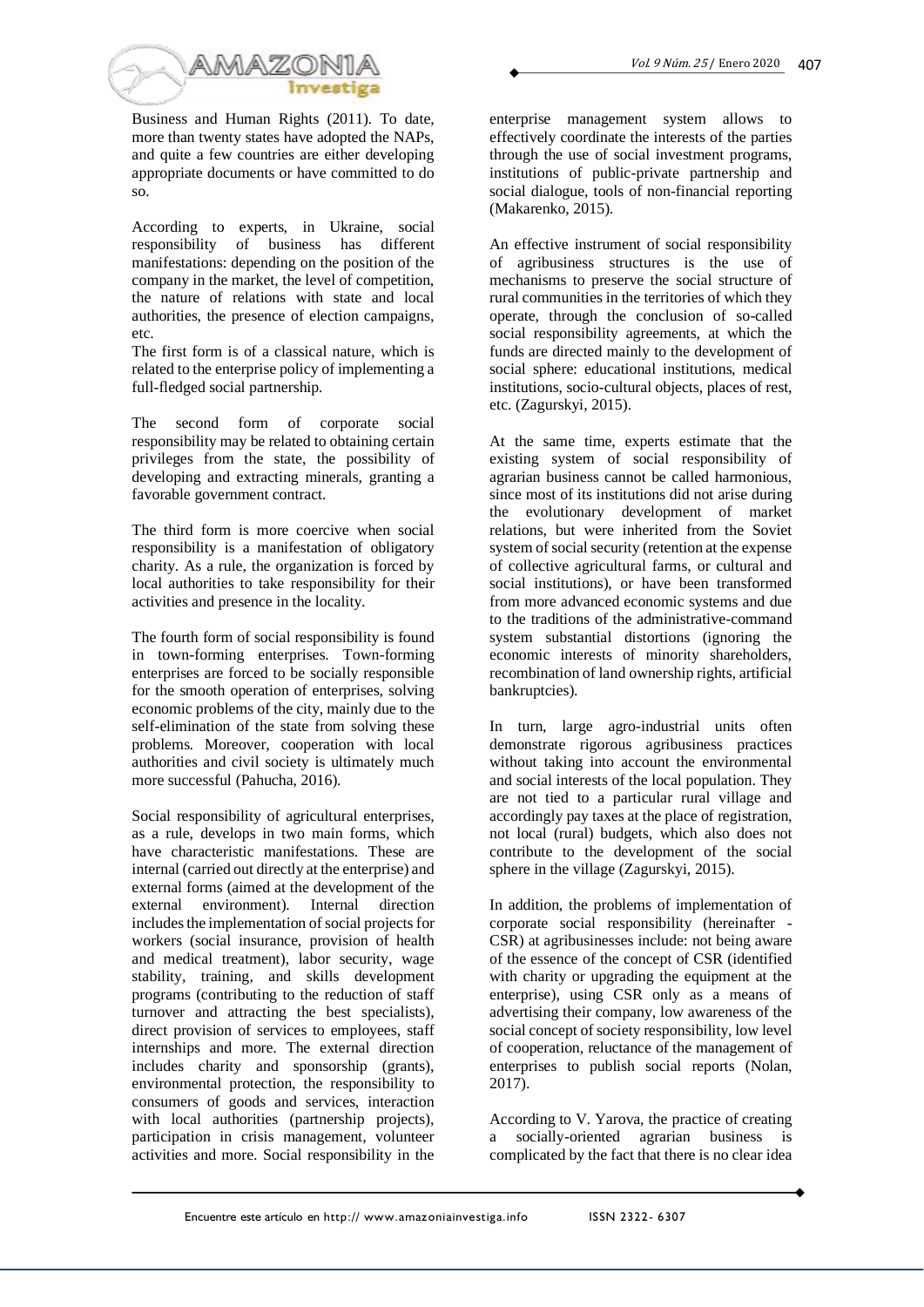of what a social responsibility of a business is and how it influences competitiveness. Secondly, there is no adequate legislative framework in the country that would encourage enterprises to spend money on social projects and charity (Yarova, 2013).

It should be emphasized that the most effective implementation of the proclaimed international human rights standards requires greater cooperation between the state, business, and civil society. Here is another example of the latter's activity at the international and national level, relevant to agribusiness and human rights. Given the increasing economic marginalization of rural populations in the world as a result of economic and social transformations and the impact of climate change, peasants are forced to seek solutions to their highest level by discussing the possibility of using a powerful international human rights instrument. To this end, in the early 2000s, the LaViaCampesina International Peasant Movement, representing over 200 million peasants from different countries and continents, initiated the United Nations Declaration on the Rights of Peasants and Other Rural People terrain. For the countries of Eastern Europe, in particular for Ukraine, where a large part of the population lives and works in rural areas, protection of peasants' rights is essential. The draft Declaration is currently under discussion in a specially created open-ended Intergovernmental Working Group (OEiWG) that is part of the UN Human Rights Council in Geneva. It is envisaged that the adoption of the Declaration will promote the creation of international legal instruments that will help protect the rights of peasants and other people working in rural areas, and will draw attention to such issues as discrimination against this category of population. Ukraine and other Eastern European countries are united by common problems of peasants and villagers, and they have the opportunity to jointly support the adoption of the Declaration while protecting the rights of those who underpin sustainable development. Representatives of Ukrainian civil society supported the draft Declaration and called on the highest authorities in Ukraine to promote its adoption by the United Nations. The adoption of the Declaration will be a significant institutional basis for the implementation of the Government's course on the formation of a European standard farm model in Ukraine and for the protection of the rights of Ukrainian citizens who, as labor migrants, work in agriculture of foreign countries (Towards a UN Declaration on the Rights of Peasants and Other Rural People, 2018).

### **Conclusions**

The intensification of agricultural production and the growth of its export potential occur against the background of social disparities, the decline of social infrastructure and the system of social services, unemployment, and deterioration of living conditions of rural population, depopulation and labor migration. Globalization and integration processes in the agrarian sector not only exacerbate the issues of competitiveness of agribusiness and food security but also pose a challenge to the state's ability to secure a number of socio-economic human rights, in particular for individual peasants. Therefore, one of the tendencies in the development of legal science is the actualization and conceptualization of the problems of agribusiness and human rights, one of the directions of which is the issue of introduction of social responsibility of the latter. We believe that the concept of agribusiness social responsibility is based on the categories of public interest (even when it conflicts with the private interests of business), which is understood and taken into account by voluntary taking and implementation of relevant commitments in the production, economic, social and environmental nature of agribusiness entities.

The analysis made it possible to conclude that by the legal nature the overwhelming majority of acts in the field of human rights and business in general and agribusiness in particular are soft law acts, since one of the tendencies in the development of international regulation of business responsibility in the field of human rights is the request (especially from the civil society that is concerned with this issue) to more "rigid" legal regulation, which predetermines a number of issues of both theoretical and practical nature and needs further investigation.

Concerning the national legal support of human rights and agribusiness, the conducted research shows the need to improve the legal basis of public-private partnership in the field of implementation of the concept of social responsibility of agricultural business and, accordingly, more active use and realization of the stimulating function of the state in the introduction and development of social responsibility of agribusiness. Generalization and systematization of opinions and suggestions reflected in the scientific literature, indicates the need to borrow relevant European experience and consolidation at the legal level of the basic provisions for the mechanism of development of social responsibility of agricultural business, which should include the following elements: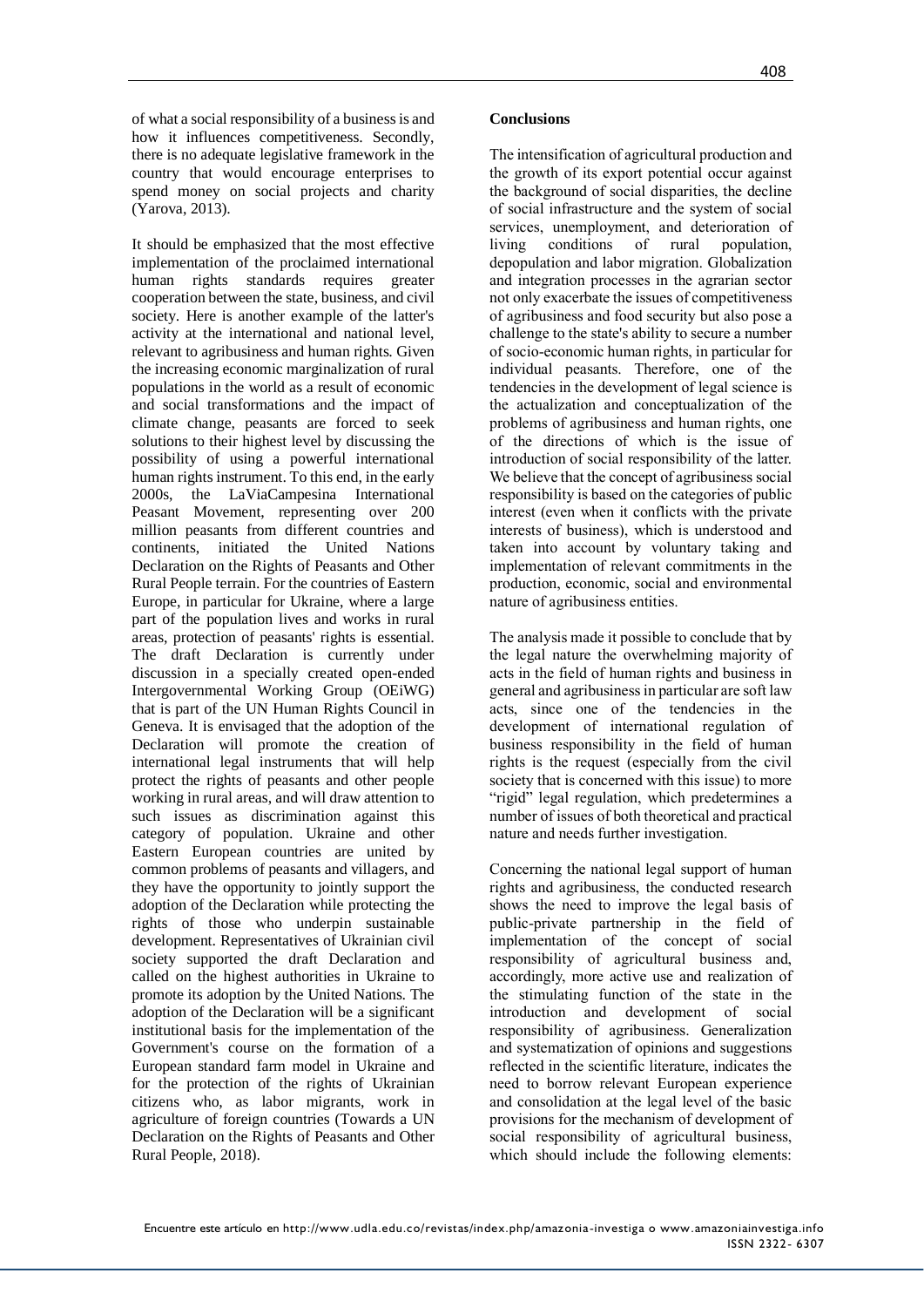

information (advocacy, public formation opinions, explanations of the value and benefits of social responsibility of agricultural business); normative (developing a unified approach to the definition and basic forms of social responsibility of agricultural businesses; uniform national standards of social responsibility of agricultural enterprises, taking into account existing international standards; introducing mandatory social reporting); organizational and methodological (providing methodological assistance to agrarian enterprises in the implementation of projects, systems and programs of social responsibility, training of personnel, assistance in participation in international events and programs of social responsibility); stimulating (privileges, measures of material and moral encouragement of participation of agrarian business in programs of social responsibility).

### **References**

Agreement on a Free Trade Area between Ukraine and the European Union. (2017). *Government Portal.* Retrieved from https://www.kmu.gov.ua/en/yevropejskaintegraciya/ugoda-pro-asociacyu.

Borodina, O., Prokopa, I., & Strizhak, M. (2018). It is worth fighting. The mirror of the week, 16.

Retrieved from https://dt.ua/ariculture/vartoborotisya-270302.html.

Bowen, H. R. (2013). *Social Responsibilities of the Businessman.* University of Iowa Faculty Connections. Retrieved from https://www.uipress.uiowa.edu/books/97816093 81967/the-social-responsibilities-of-the-

businessman.

Charter of the European Union on Fundamental Rights. (2004). European Commission. Retrieved from https://ec.europa.eu/info/aiddevelopment-cooperation-fundamental-

rights/your-rights-eu/eu-charter-fundamentalrights\_en.

Explanatory Memorandum. (2016). *Council of Europe Portal.* Retrieved from https://edoc.coe.int/en/fundamental-

freedoms/7302-human-rights-and-businessrecommendation-cmrec20163-of-the-

committee-of-ministers-to-member-states.html.

Gagalyuk, T., & Shaft, F. (2016). Report on Agrarian Policy "Corporate Social Responsibility of Agrarian Business". Kyiv: Institute for Economic Research and Policy Consulting.

General Data Protection Regulation (EU) 2016/679. (2016). *Official Journal of the European Union.* Retrieved from https://eurlex.europa.eu/legalcontent/EN/TXT/PDF/?uri=CELEX:32016R067 9.

Gogula, O.P., & Kudinova, I.P. (2013). Theoretical aspects of social responsibility of agrarian business. Scientific Bulletin of the National University of Life and Environmental Sciences of Ukraine. Economics, Agrarian Management, Business, 181 (2), 101-105.

Human Rights and business – Recommendation CM/Rec (2016)3 of the Committee of Ministers to Member States. (2016). *Council of Europe Portal.* Retrieved from https://edoc.coe.int/en/fundamental-

freedoms/7302-human-rights-and-business-

recommendation-cmrec20163-of-the-

committee-of-ministers-to-member-states.html

ILO Declaration on Fundamental Principles and Rights at Work. (1998). *ILO (International Labour Organization).* Retrieved from https://www.ilo.org/declaration/lang- en/index.htm.

International Organization for Standardization. (2019). Retrieved from

https://www.iso.org/standard/16533.html. Kharytonov, E., Kharytonova, O., Kharytonova,

T., Kolodin, D., & Tolmachevska, Y. (2019). Human rights as the basic value of the concept of private law in modern Europe. Amazonia Investiga, 8(20), 477-485.

Kulchiy, I. (2019). Agribusiness and Human Rights in Ukraine: Challenges of Today. Kharkiv: Law.

Makarenko, P.M. (2015). Social responsibility of agricultural enterprises as a factor of their efficiency and competitiveness: nature, components, problems and trends of implementation. Retrieved from https://www.pdaa.edu.ua/sites/default/files/nppd aa/11/1.pdf

Mazurok, P.S. (2015). Features of foreign experience in the formation of corporate social responsibility in agricultural enterprises. AIC economy and management, 1, 1-9.

McCorquodale, R. (2015). Business and human rights. Interview with Director of the British Institute of International and Comparative Law. Social responsibility of business. Retrieved from https://soc-otvet.ru/biznes-i-prava-cheloveka/

National Action Plans on Human Rights and Business (NAPs). (2018). *The Office of the High Commissioner for Human Rights (UN Human Rights*). Retrieved from https://www.ohchr.org/EN/Issues/Business/Page

s/NationalActionPlans.aspx. Nolan, J. (2017). Business and Human Rights:

The Challenge of Putting Principles Into the Practice and Regulation of Global Supply Chains. Alternative Law Journal, 42 (1), 42–46. Retrieved from the set of the set of the set of the set of the set of the set of the set of the set of the set of the set of the set of the set of the set of the set of the set of the set of the set of the set of the set o